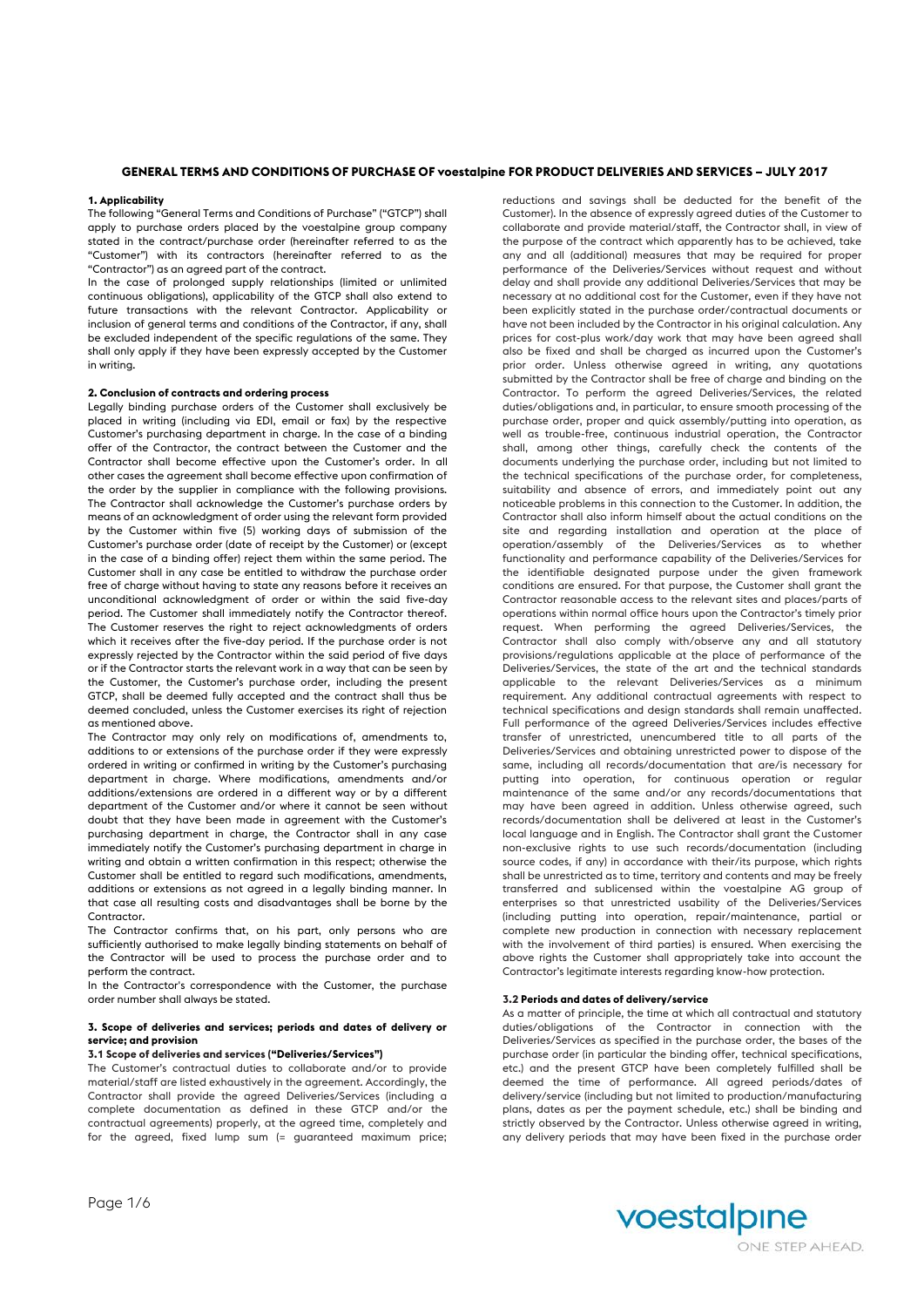shall commence on the date the purchase order is sent by the Customer. If no specific periods/dates of delivery/service are stated in the purchase order, the Contractor shall provide the Deliveries/Services immediately after conclusion of the contract and complete them without delay. If the Contractor notices that observance of the agreed periods/dates of delivery/service or other deadlines that may have been agreed might be jeopardised, he shall immediately notify the Customer thereof in writing and state the reasons and the expected duration of the delay/default. Concurrently he shall advise the Customer of necessary and suitable measures to prevent or reduce the imminent delays/defaults and implement the same.

If the Contractor is already late in fulfilment of his contractual obligations (in particular with respect to agreed periods/dates of delivery/service and other agreed deadlines that may have been agreed) or if occurrence of such default is already foreseeable due to the actual course of the project, the Customer shall, *inter alia*, be entitled to carry out a reasonable concurrent check of the Contractor's activities related to performance of the Deliveries/Services and to enter the relevant production sites and other premises of the Contractor for that purpose if and to the extent necessary and upon prior notice and to demand that the Contractor take necessary, appropriate measures to prevent/reduce any (further) defaults/delays in the performance of the agreed Deliveries/Services. Both the default as such and the failure to take the requested necessary and appropriate measures to reduce/prevent any (further) defaults/delays by the Contractor shall each constitute a material breach of contract due to which the Customer shall, *inter alia*, be entitled to rescind the contract in whole or in part at the Customer's option after fruitless expiration of a reasonable grace period (that has at least been actually granted). Alternatively, the Customer may take the measures required to perform the Deliveries/ Services at the Contractor's cost and risk.

# **3.3 Provision of Deliveries/Services**

The Contractor shall provide the Deliveries/Services with a special focus on the Customer's interests, in particular in connection with the technical requirements of production and the necessity of the Customer's undisturbed continuous industrial operations. In particular In planning and technical provision of his Deliveries/Services, the Contractor shall take the principles of efficiency, expediency and maintenance-friendliness adequately into account so that the Customer will be able to use the relevant Deliveries/Services as economically as possible and continuously and that the recurring expenditure for repair/maintenance/replacement will be within the contractually agreed scope and at least within the scope that can reasonably be expected according to the state of the art.

Subsequent modifications of or amendments to the agreed Deliveries/Services (e.g. modified technical designs, etc.) which (i) are not attributable to the Customer's sphere of responsibility or

(ii) have not been expressly ordered by the Customer in derogation from the original agreements shall in any case require express approval from the Customer and, unless agreed otherwise, shall not lead to any additional costs for the Customer, in particular with respect to continuous industrial operation and regular repair/maintenance and replacement. Any administrative or statutory changes which lead to a subsequent modification of or amendment to the Deliveries/Services shall be attributed to the Contractor's sphere of responsibility and any additional costs caused by such changes may not be charged to the Customer. To the extent that plants or parts of plants must be closed down, even if only in part, to provide the Deliveries/Services, the Contractor shall inform the Customer thereof as early as possible (if possible, as early as at the time of conclusion of the contract). Plants or parts of plants may be closed down exclusively in agreement with the Customer and only to the extent absolutely required.Insofar as the Customer has to observe deadlines or is subject to a duty to collaborate under such agreements, the Customer shall observe or comply with the same properly and in due time. However, the Contractor may claim defaults/delays in the provision of his Deliveries/Services for which the Customer is demonstrably responsible only if he has asked the Customer to observe its deadlines/comply with its duties to collaborate in writing in due time and has granted the Customer a reasonable grace period to do so. In the case of defaults/delays for which the Customer is demonstrably responsible as defined above, the agreed periods/dates of delivery/service shall be extended/postponed for not more than the period of the defaults/delays for which the Customer is demonstrably responsible, with the Contractor at the same time being obliged to reasonably minimise the default. The Contractor shall claim exclusively direct additional costs that may arise as a result thereof without delay and not later than four (4) weeks after the defaults/delays on the part of the Customer have ceased to exist and provision of the Deliveries/Services has been dutifully resumed by the Contractor and shall present full and sufficient evidence of such costs to the Customer; otherwise the claim to reimbursement of the respective additional costs shall be forfeited.

# **3.4 Suspension and cancellation**

(i) Suspension: The Contractor agrees to suspend performance/provision of the Deliveries/Services temporarily (in whole or in part) for a total period of up to 12 months at the Customer's request, with the first six (6) months of suspension being free of charge and the Contractor not being entitled to assert any claims whatsoever vis-à-vis the Customer. For the period of suspension that is not free of charge, the Customer shall reimburse exclusively direct additional costs of the Contractor (but no lost profit or actual loss suffered in the form of lost earnings) exclusively caused by the suspension in connection with the final invoice for the transaction, provided that the Contractor has provided the Customer with sufficient evidence of such costs within four (4) weeks of termination of the suspension. The Contractor shall keep the costs resulting from the suspension as low as possible and continue provision of the Deliveries/Services immediately after termination of the suspension.

(ii) Cancellation: The Customer shall be entitled to cancel the purchase order/the agreed Deliveries/Services in whole or in part at any time and no reasons need to be stated. In the case of cancellation, the Customer shall pay the Contractor a reasonable portion of the agreed contract price for the Deliveries/Services already provided and delivered by the time cancellation was declared by the Customer (or for Deliveries/Services ready for delivery simultaneously with delivery and transfer of unrestricted title). Any other claims of the Contractor shall be excluded.

### **4. Packaging, shipping, and delivery**

Shipments shall be packed in accordance with the product properties, the specific forwarding and delivery terms for which the Contractor is responsible, and with the relevant specific requirements. Packaging shall be in line with the statutory regulations applicable in the EU and, in particular, in the country of delivery and shall be made in a form that is appropriate and, in particular, environment-friendly and can be removed easily. At the Customer's request, packaging materials shall be taken back/disposed of by the Contractor free of charge after delivery has been effected. Where packaging materials have to be disposed of by the Customer as special waste, the resulting costs shall be borne by the Contractor. In connection with environmental protection, the Contractor shall carefully and at his cost dispose of and/or take back any and all waste and special waste arising during or by delivery of the products in compliance with the applicable laws and regulations and according to best practice of the industry. The Contractor shall monitor compliance with the foregoing provision by means of a suitable management system.

Unless otherwise provided in the purchase order, delivery shall be effected DDP according to the Incoterms® 2010 at the agreed lumpsum price (Clauses 3.1 and 6) and during normal business hours – unloaded at the stated place of destination or on the stated construction site on the Customer's premises. Unloading shall always be effected in coordination with the Customer and without unnecessary delay. Unless otherwise agreed in writing, all costs and risks related to transportation (including but not limited to transport insurance/statutory export control permits/customs clearance/oversize and dangerous goods transports/special transport measures, etc. shall be borne by the Contractor. Every shipment shall be accompanied by appropriate, customary shipping documents (including but not limited to a delivery note and a commercial invoice as defined in Clause 6) stating in particular the quantity delivered, the actual recipient of the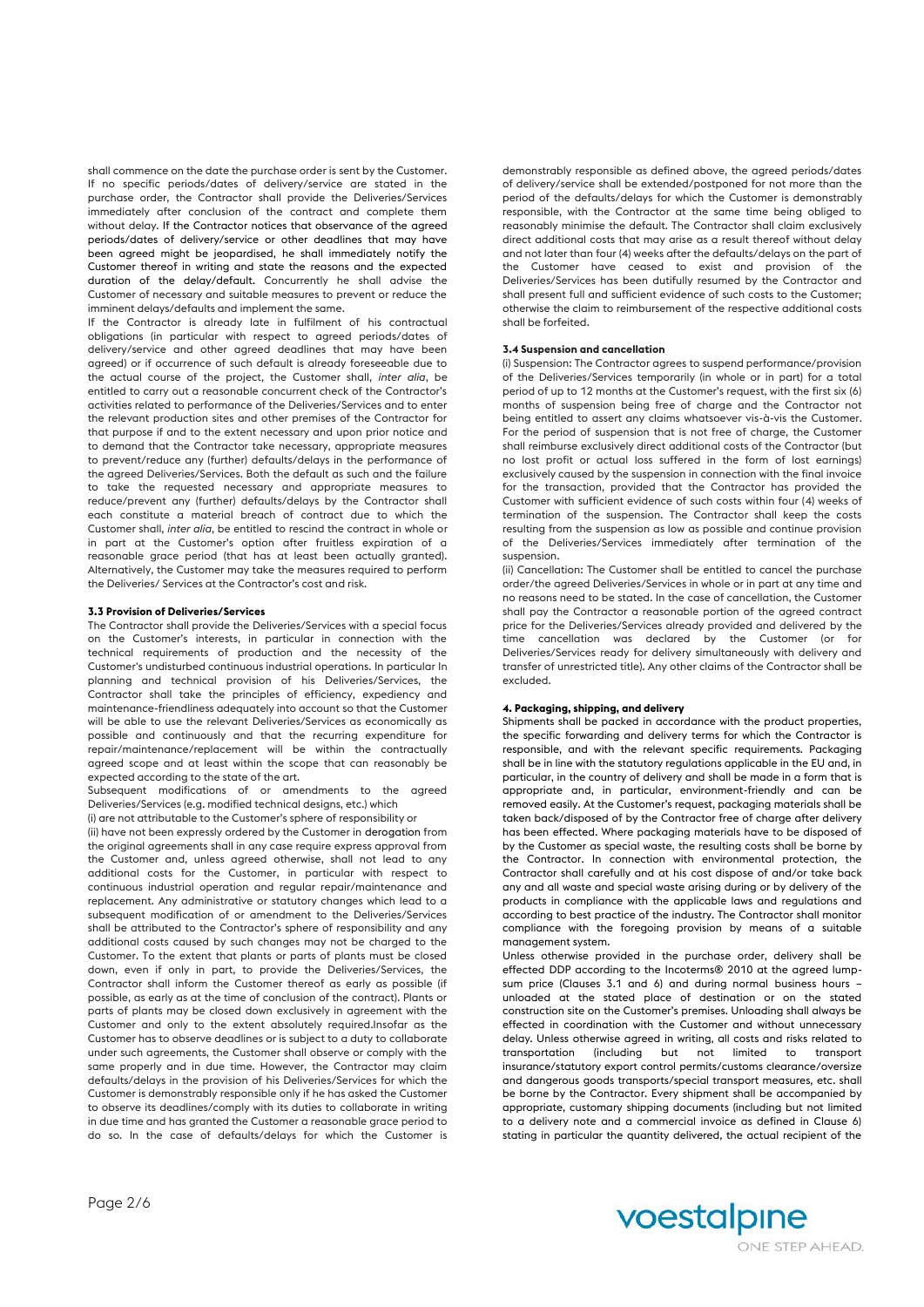shipment at the Customer and the purchase order number. If necessary in a specific case or requested by the Customer, the Contractor shall provide appropriate valid preference certificates and/or information concerning export control permit regulations (e.g. ECCN/AL number, etc.). Any additional special terms regarding packaging/shipping/documentation or delivery may be seen from the relevant purchase order, if necessary. Any and all damage/additional costs resulting from non-compliance with the stated or otherwise agreed packaging/shipping/documentation or delivery terms shall be reimbursed/borne by the Contractor.

# **5. Passing of risk and transfer of title**

The risk shall, in principle, pass according to the agreed Incoterms® 2010 clause. Unless otherwise agreed, title to the Deliveries/Services (in particular also with respect to documentation, including transfer of the relevant rights to use the same as defined in Clause 2) shall, in principle, pass simultaneously with the risk or, if payment by instalment has been agreed, with respect to the part of the Deliveries/Services concerned, in no case later than upon payment (including by setoff, where applicable) of the instalment agreed for that part and provided that the payment date is before the date the risk will pass according to the agreed Incoterms® 2010 clause.

Where the Deliveries/Services to be provided by the Contractor also include setting up, installation, assembly and/or putting into operation, title shall, unless otherwise agreed, in any case be transferred upon delivery of the relevant shipment (part) according to the agreed Incoterms® 2010 clause, whereas the risk shall pass not earlier than upon unconditional acceptance of all Deliveries/Services as agreed in the contract.

To the extent that the Customer has already made a down payment, the Customer shall acquire the right to have unrestricted title to parts or components of plants (including documentation already available) that have been provided already or are already available in the Contractor's sphere of control transferred to the extent of the equivalent of the down payment already made (vested right). Any additional security interests of the Customer shall remain unaffected hereby. To avoid that such title to/co-ownership shares and/or vested rights of the Customer will be attached or otherwise compromised by third parties and/or official measures, the Contractor shall take all legally permitted measures to prevent such a situation (labelling as the Customer's property, separate storage, etc.). If the Customer's rights should be attached or otherwise compromised nevertheless, the Contractor shall immediately notify the Customer of those circumstances in writing and hold harmless and indemnify the Customer. For the rest, The Contractor represents that his Deliveries/Services are free of any reservations of title and/or restrictions on use whatsoever.

#### **6. Prices, terms of payment, invoicing, and setoff**

Unless otherwise agreed, all prices for Deliveries/Services shall be deemed fixed lump-sum prices (Clause 3.1), inclusive of all taxes, fees and charges, however, exclusive of value added tax (or similar excise taxes), DDP Incoterms® 2010 Customer's premises (see Clause 4), inclusive of all costs of packaging, shipping, transportation, customs clearance, documentation, licences, CE marking (where applicable), technical inspections, appropriate coating and corrosion protection, labelling/signage and assembly, putting into operation and acceptance. The agreed price basis and the terms and conditions for the Deliveries/Services (e.g. project discount) agreed in this connection shall, at the Customer's request, also apply to follow-up orders/supplements/amendments to the purchase order and to orders for spare parts/wearing parts and change parts for the Deliveries/Services. Unless expressly agreed otherwise, the Customer shall make payments upon complete and proper fulfilment of all contractual and statutory duties/obligations of the Contractor (see in particular Clause 3) within 45 days of receipt of a proper invoice less a 2% cash discount or within 90 days of invoicing with no cash discount. If late payment occurs due to the Customer's fault, late payment interest of 4% p.a. shall be deemed agreed. Invoices shall be presented to the Customer at least in duplicate plus a copy of the advance shipping notice and/or delivery note. Invoices of the Contractor must in any case meet all requirements of Section 11 of the Austrian Value Added Tax

Act [*Umsatzsteuergesetz/UStG*] as amended and state a valid VAT number of the Customer. Electronic invoices must be in line with the relevant statutory regulations and shall, in addition, be subject to the Customer's prior consent. The Customer is entitled to reject invoices that do not meet the above requirements or electronic invoices that are submitted without the Customer's consent. The Customer is entitled to offset claims to which the Contractor is entitled vis-à-vis the Customer or any of its affiliates of the voestalpine AG group of enterprises against claims to which the Customer or any of its affiliates is entitled vis-à-vis the Contractor or any of his affiliates and which have been assigned to the Customer, even if they are not of the same kind and due. This shall apply independent of the legal basis of the relevant accounts payable/receivable. The Contractor shall not offset his own claims against counterclaims out of the same transaction or other transactions, unless such counterclaims have been ascertained by court in a non-appealable manner or expressly acknowledged by the Customer. The Contractor waives the right to avoid the contract on account of the principle of *laesio enormis* according to Section 934 Austrian Civil Code or mistake, including but not limited to mistake in calculation.

#### **7. Collateral and insurance**

If the Contractor and the Customer have agreed on a retention/security deposit, the following provisions shall apply unless otherwise agreed: The agreed retention/security deposit shall be deducted from the final invoice total and shall serve the Customer as cover for any claims for damages of all kinds, any and all claims based on nonperformance/malperformance, guarantee and/or (modified) warranty, and as cover for claims under the law of unjust enrichment, if any. This shall also apply to claims of the Customer that have arisen by way of assignment. The retention/security deposit amount will be retained for the duration of the agreed or subsequently extended warranty or guarantee period (and at least for a period of two (2) years from unconditional taking of delivery or unconditional acceptance) plus 45 calendar days, bear no interest and may be replaced by the Contractor by a free, irrevocable and abstract bank guarantee issued by a firstclass bank or insurance company whose registered office is in the European Union, Switzerland, Iceland or Norway that is acceptable to the Customer. Bank guarantees shall be issued in the form of the Customer's templates. The Contractor shall take out appropriate insurance as necessary for the relevant transaction and maintain the same until the end of the warranty or guarantee period and provide the Customer with adequate confirmations by the insurance company (in particular with respect to coverage/the sum insured and exclusions from coverage) upon the Customer's request before commencement of performance of the contract; otherwise the Contractor shall be in culpable delay and the Customer shall, at its option and independent of any other claims and rights vis-à-vis the Contractor, be entitled to prohibit the Contractor from providing the Deliveries/Services until he presents an acceptable confirmation by the insurance company at the Contractor's cost and risk, or may take out appropriate insurance at the Contractor's cost or rescind the contract. In those cases the Contractor shall fully indemnify and hold harmless the Customer. Existing insurance contracts shall, however, in no case limit any liabilities/other obligations of the Contractor.

# **8. Defaults in performance – delay in delivery, warranty 8.1 Delay in delivery**

If the Contractor is late in performing his contractual obligations (in particular with respect to agreed periods/dates of delivery/service or other agreed deadlines) (non-performance/malperformance), the Customer shall, at its option, be entitled to rescind the contract in whole or in part, to claim damages for the damage/additional costs caused thereby and to bring about substitute performance at the Contractor's cost and risk through third parties or himself after having granted a short but reasonable grace period (with merely actually granting of the grace period by the Customer being sufficient), irrespective of any and all other rights and claims to which the Customer may be entitled. In this respect the Contractor shall provide any materials, information, parts of documentation (including but not limited to workshop drawings, calculations), licences, etc. that are absolutely necessary for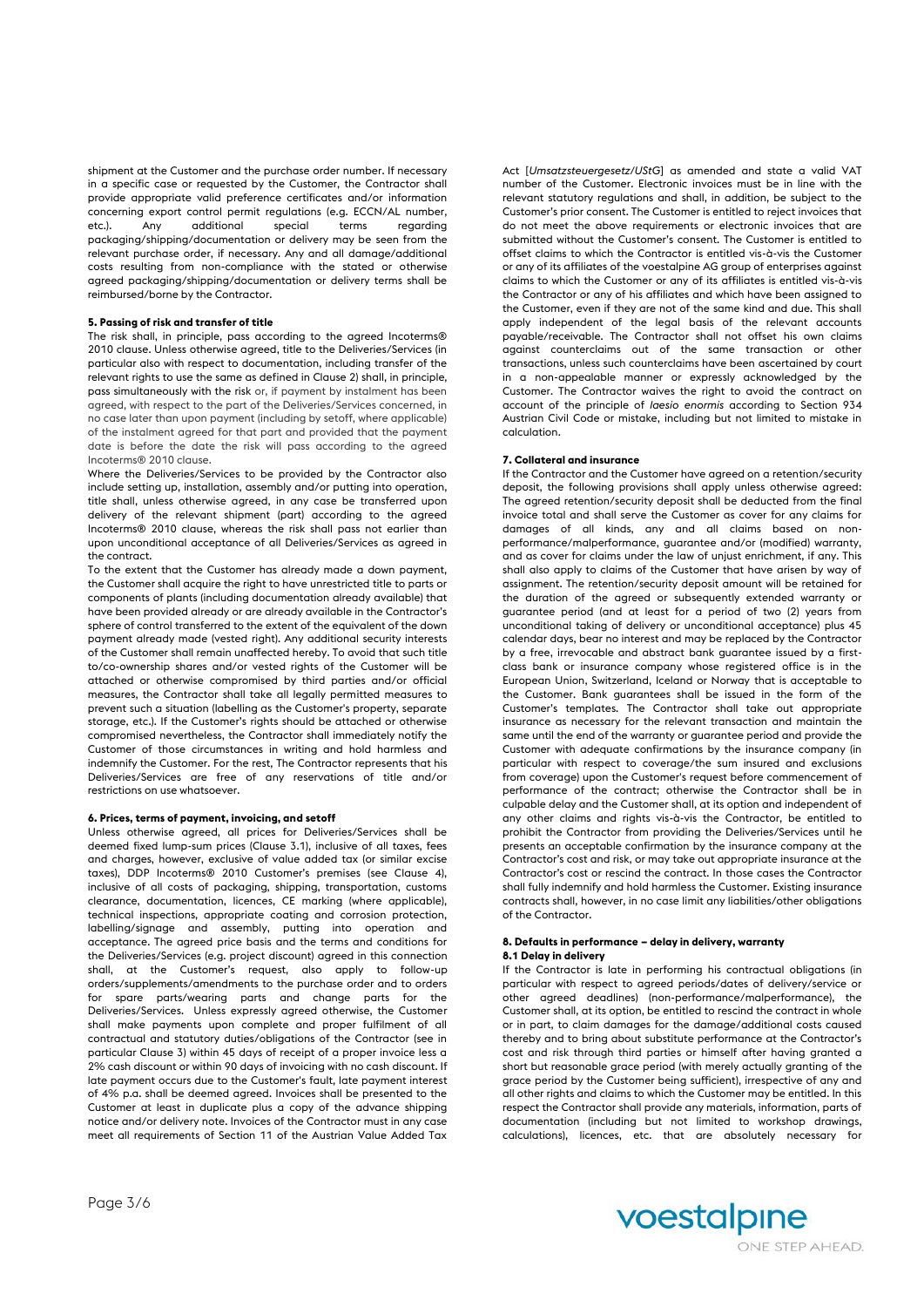substitute/self-performance and to achieve the purpose of the contract free of charge.

## **8.2 Contractually modified warranty**

The Contractor warrants that the Deliveries/Services will be provided as agreed in the contract and will be free from defects in quality and/or title of any kind both at the time of delivery and throughout the warranty period and will have the usually expected and, in particular, the specifically agreed properties. Moreover, the Contractor expressly warrants that his Deliveries/Services will meet all requirements as agreed in Clause 3 of these GTCP throughout the warranty period. In addition, for the above purposes the Contractor warrants accuracy and completeness of his engineering, consultancy and documentation work and, in the case of dispatched personnel accuracy and completeness of oral and/or written instructions and shall, therefore, be liable for actions of the Customer and/or third parties taken on the basis of such instructions. If the place of designated use/provision of the Deliveries/Services should be outside Austria, the Deliveries/Services shall, in addition to the requirements stated in this Clause and in Clause 3, also fulfil the standards and regulations applicable at the place of execution of the purchase order/designated use. Normal wear and tear and damage caused by improper/incorrect use of the Deliveries/Services by the Customer shall expressly be excluded from warranty. The burden to prove non-existence of a defect as defined in these GTCP that occurs/arises during the warranty period shall be borne by the Contractor. The Customer shall have no duty to inspect/object to the Deliveries/Services at the time of delivery/acceptance of the Deliveries/Services of the Contractor for the purposes of the regulations of Sections 377 and 378 of the Austrian Business Code [*Unternehmensgesetzbuch (UGB)*]. Accordingly, the provisions of Sections 377 and 378 *UGB* shall not apply and the Contractor shall waive the plea of late notice of defects.

With respect to assertion of warranty claims in court that have arisen during the warranty period, a statutory period of limitation of 24 months from the time the claims arose shall apply. The Contractor shall remedy defects arising during the warranty period free of charge within a short but reasonable period of time at the Customer's choice, either by improvement, replacement, or subsequent delivery. When remedying defects, the Contractor shall safeguard the legitimate interests of the Customer, in particular in connection with the requirements of production and the necessity of undisturbed continuous industrial operation. Irrespective of the fact that improvement/replacement shall principally have priority, there shall also be the possibilities/remedies of price reduction and cancellation at the Customer's equitable discretion. In the case of minor defects (cost of repair less than EUR 10,000 per case) or in the case of defects that must be repaired immediately (imminent danger), the Customer shall be entitled to remedy/repair the defects itself or have the defects remedied/repaired by third parties at the Contractor's cost and risk and the warranty claims shall remain unaffected thereby, provided that the defects have in principle been repaired professionally. In the case of such work for remedying defects the Customer shall ensure that the costs incurred in connection with the same are reasonable and can be evidenced.

For the above purposes the warranty period shall be 24 months for movable items from the time of complete fulfilment of all contractual and statutory duties/obligations of the Contractor and unconditional taking delivery of or, if agreed in the contract, unconditional acceptance of the Deliveries/Services by the Customer, and 36 months after the aforementioned dates for immovable items. Where special acceptance of Deliveries/Services has been agreed, the Customer shall not unreasonably/inequitably refuse or delay the same. For latent defects and defects in title the warranty period shall start to run not earlier than from the time they are noticed. In the case of improvement/replacement/repair or subsequent delivery, the warranty period for the Deliveries/Services concerned shall start to run anew after successful completion of improvement. Furthermore, the warranty period for the entire Deliveries/Services shall start to run anew if the defect considerably reduces or prevents the functionality or use of the Delivery/Services.

The warranty period defined above shall in any case end 48 months after original commencement of the warranty period for Deliveries/Services. The warranty periods, including the 48-month period described above, shall be interrupted by downtimes/times during which the entire Delivery and/or Service cannot be used that have been caused by the Contractor and/or are due to the defect. This shall in particular apply to times during which defects are remedied.

Any other rights to which the Customer may be entitled due to defectiveness of Deliveries/Services shall remain unaffected hereby.

# **9. Damages and product liability**

The Contractor shall be liable according to statutory provisions (including product liability provisions) for damage caused by him (or persons attributable to him). The Contractor shall be liable both for his subcontractors and his suppliers as for himself, independent of their influence on the provision of Deliveries/Services; no limitations of liability are agreed. To the extent that the Customer is held liable by third parties under national/international product liability laws on the ground of faulty deliveries of the Contractor, the Contractor shall indemnify and hold harmless the Customer from and against such claims. This shall, in principle, also apply if and when the Customer is held liable by third parties on the ground of culpable actions and/or omissions by the Contractor or persons attributable to him.

#### **10. Compliance and Code of Conduct**

The principles and guidelines for sustainable, ethical/moral and legally unobjectionable business conduct defined in the "Code of Conduct of voestalpine AG" and the related "Code of Conduct for voestalpine Business Partners" as amended from time to time may be retrieved from the internet address and the internet <http://www.voestalpine.com/group/en/group/compliance> and shall expressly be acknowledged and accepted by the Contractor. The Contractor shall ensure in an appropriate manner that compliance with those principles and guidelines will be warranted by his agents and/or major subcontractors. The Customer reserves the right to check compliance with the Codes of Conduct upon prior notice, including on the Contractor's premises, to a reasonable extent and safeguarding the Contractor's legitimate interests.

#### **11. Quality and environmental management; REACH; RoHS; and conflict minerals**

The Contractor shall apply the quality principles and environmental management principles of the relevant standards, ISO 9001, ISO TS 16949 (relevant to automobile-relevant subcontractors) and/or ISO 14001 or EMAS in providing his Deliveries/Services. The Contractor shall ensure in an appropriate manner that the said obligations will also be complied with at the level of his agents/subcontractors. The relevant regulations of the Customer's QSE policy applicable at the time of conclusion of the contract and the regulations on **REACH/RoHS 2/ Conflict Minerals** to be observed by the Contractor may be retrieved from.

<http://www.voestalpine.com/group/en/group/environment/reach> <http://www.voestalpine.com/group/en/group/environment/conflictminerals> <http://www.voestalpine.com/group/en/group/environment/rohs>

# **12. Confidentiality, marketing, and data protection**

The Contractor is informed about the fact that the voestalpine group entity with whom he maintains a business relationship will process personal data required for the purposes of soliciting and handling contractual relationships and maintaining business relationships and transmit the same to all group entities of voestalpine AG in the world (overview of all voestalpine entities: [http://www.voestalpine.com/group/en/group/locations\)](http://www.voestalpine.com/group/en/group/locations) or third parties involved in performance of the contract to the extent necessary to achieve the said objectives. Recipients of such data may also be located in countries with a lower level of data protection.

**The Contractor agrees that the transmitted personal data concerning himself or the person/entity represented by him will be processed by the group entity of voestalpine with whom he maintains a business relationship for marketing purposes and transmitted to all group entities of voestalpine AG in the world (overview of all voestalpine entities: [http://www.voestalpine.com/group/en/group/locations\).](http://www.voestalpine.com/group/en/group/locations)**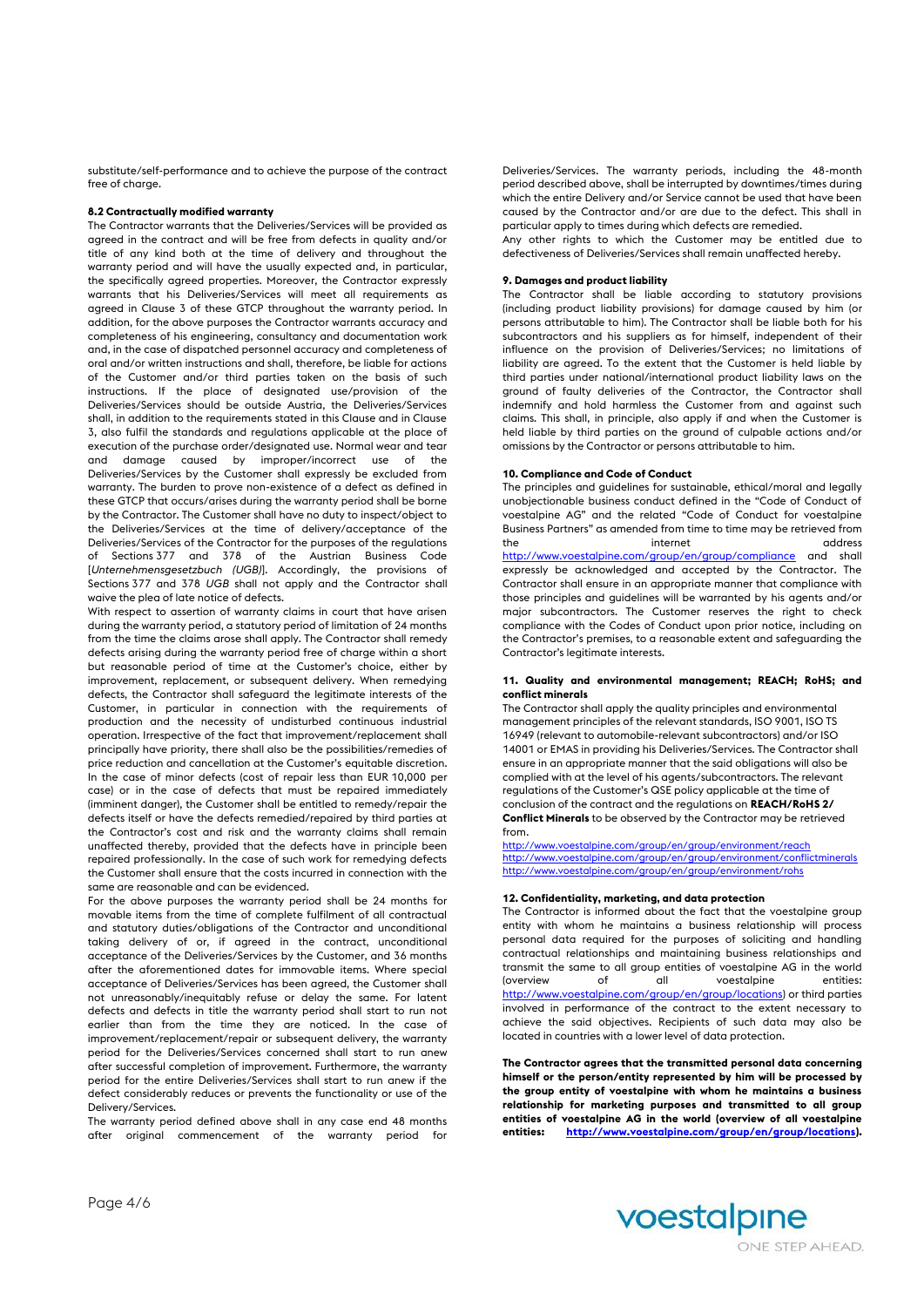**Recipients of such data may also be located in countries with a lower level of data protection. This consent may be revoked at any time, in particular by a written request to the voestalpine group entity with whom he maintains a business relationship.**

The Contractor undertakes to treat as confidential all voestalpine data of which he obtains knowledge due to the business relationship with voestalpine group entities. voestalpine data means all information attributable to a group entity of voestalpine or any of its staff, independent of whether such data is protected by the laws applicable to the Contractor.

The Contractor shall be prohibited from handling voestalpine data that is not absolutely necessary to fulfil statutory or contractual obligations. This shall apply in particular to transmission of voestalpine data to third parties or use of the same for marketing purposes.

To the extent that transmission of voestalpine data is absolutely necessary for performance of the contract, the Contractor may transmit voestalpine data only to third parties he has bound by contract to comply with the duties to which he is subject according to the General Terms and Conditions of Purchase. The Contractor shall be liable vis-àvis the group entity with whom he maintains a business relationship for compliance with the duties under the General Terms and Conditions of Purchase by the recipient of the transmission.

# **13. EC Declaration of conformity; Declaration of incorporation Product safety; Putting into the stream of commerce; CE marking**

The Contractor represents that all of his Deliveries and Services will comply with all applicable EU(EC) Directives, harmonised standards and Austrian law in a way that can be proved and checked at any time; this shall also apply to Deliveries/Services that are imported from non-European countries.

The Contractor shall prepare the entire technical documentation as required by the EU(EC) Directives applicable to the relevant Delivery/Service and the Austrian provisions implementing those Directives, such as hazard analyses, risk assessments, operating instructions, validation documents, declarations of manufacturers/ incorporation/conformity, etc. and shall delivery those documents to the Customer in German immediately upon Delivery and/or Service. The Contractor shall provide the Customer with all data required for CE certifications to be obtained and all related safety/security devices and measures in writing, accurately and in German upon his Delivery and/or Service.

In the case of non-compliance with this contractual provision, the Contractor shall be liable for any and all costs and damage resulting from the Contractor's Deliveries/Services, independent of fault, and shall fully indemnify and hold harmless the Customer vis-à-vis third parties from and against any and all claims raised on whatever legal ground.

# **14. Spare parts, wearing parts and change parts**

To the extent that for use of the delivery items for the designated purpose in continuous industrial operation also an adequate supply of spare parts and wearing parts is necessary, the Contractor shall submit an adequate offer for sufficient spare parts/wearing parts at least for the duration of the warranty period to the Customer upon its request. Any additional agreements shall remain unaffected by this regulation. Independent of the above, all offers for spare parts/wearing parts shall in any case include relevant information about delivery periods for the parts concerned (including but not limited to system-critical components) and the OEM specifications (exact name of the OEM, including address, type/name of part, standards, specifications of material, measurements, layout drawings, detailed drawings, etc.) in a format that can be edited electronically so that the Customer will be able to order the relevant spare parts/wearing parts directly from the OEM. In addition, spare parts and wearing parts shall in any case be offered by the Contractor at market and competitive prices.

# **15. Safety guidelines and foreign labour**

The Contractor and all persons used by him to provide services for the Customer shall attend safety trainings of the Customer on risks related to health, the environment, operations and construction sites and on the safety and visitor regulations applicable on the Customer's premises and shall comply with all applicable provisions. The Contractor shall ensure safety of all persons used by him to provide the Deliveries/Services for the Customer and all involved staff of the Customer or third parties through his conduct and the measures taken by him or persons attributable to him (e.g. use of appropriate items for safety and health at work; safety precautions).

Furthermore, the Contractor undertakes to comply with all statutory provisions on safety and health at work and foreign labour. He shall, in particular, observe the Austrian Trade Code [*Gewerbeordnung/GewO*], the Austrian Working Time Act [*Arbeitszeitgesetz/AZG*], the Austrian Hours of Rest Act [*Arbeitsruhegesetz/ARG*], the Austrian Act to Combat Wage Dumping and Social Dumping [*Lohn- und Sozialdumping-Bekämpfungsgesetz/LSD-BG*], Section 24 of the Austrian Aliens Police Act [*Fremdenpolizeigesetz/FPG*] and the Austrian Foreign Labour Act [*Ausländerbeschäftigungsgesetz/AuslBG*] with respect to his staff and staff of his subcontractors. In the case of violations of the above laws which lead to liability of the Customer, the Contractor shall assume responsibility for and fully indemnify and hold harmless the Customer from and against the same and in particular assume the costs of the Customer's legal counsel.

# **16. Customer's rights to rescind/dissolve the contract**

Apart from the rights of rescission explicitly resulting from these GTCP, the Customer expressly reserves all rights to rescind or dissolve a contract to which the Customer may be entitled by law or contract in connection with specific transactions or continuous supply relationships with the Contractor.

In addition, the Customer shall, in particular, be entitled to dissolve existing contracts with the Contractor for important reason (cause) without notice or having to comply with formal requirements (notice of default, granting of a grace period, etc.), i.e. with immediate effect. An important reason/cause exists, *inter alia*, if the Contractor violates material (in particular contractual) obligations, if reorganisation or insolvency proceedings or proceedings having similar effects are opened over the Contractor's assets or petitioned for or if the opening of such proceedings is dismissed for lack of sufficient assets, in the case of a material change in the Contractor's shareholder structure due to which it is unacceptable for the Customer to adhere to the relevant contract for understandable reasons (e.g. an imminent loss of or harm to reputation or image) or in the case of violations of the regulations of Clause 10 of these GTCP. In the case of rescission or dissolution by the Customer it shall be entitled to all statutory and additional contractually agreed rights and claims vis-à-vis the Contractor. In addition, the Contractor shall indemnify and hold harmless the Customer in the case of a justified rescission/dissolution of contract by the Customer.

# **17. Force majeure**

The parties shall be released from timely performance of the contract in whole or in part if they are hindered by events of force majeure.

Events of force majeure shall exclusively be war, strike organised by a union, riot, acts of God and fire.

However, the Contractor who is hindered by an event of force majeuremay only claim force majeure if he notifies the Customer about the start and the expected end of the disruption immediately and not later than five (5) calendar days after the event occurred. The parties shall use all efforts to remove and/or minimise the difficulties and expected damage caused by the event of force majeure and shall keep the other party informed on a regular basis. Dates or periods which cannot be observed due to the impact of such force majeure shall be extended by the duration of the effects of force majeure. If an event of force majeure lasts longer than four (4) weeks, the Contractor and the Customer shall discuss a regulation of the procedural effects by way of negotiation.